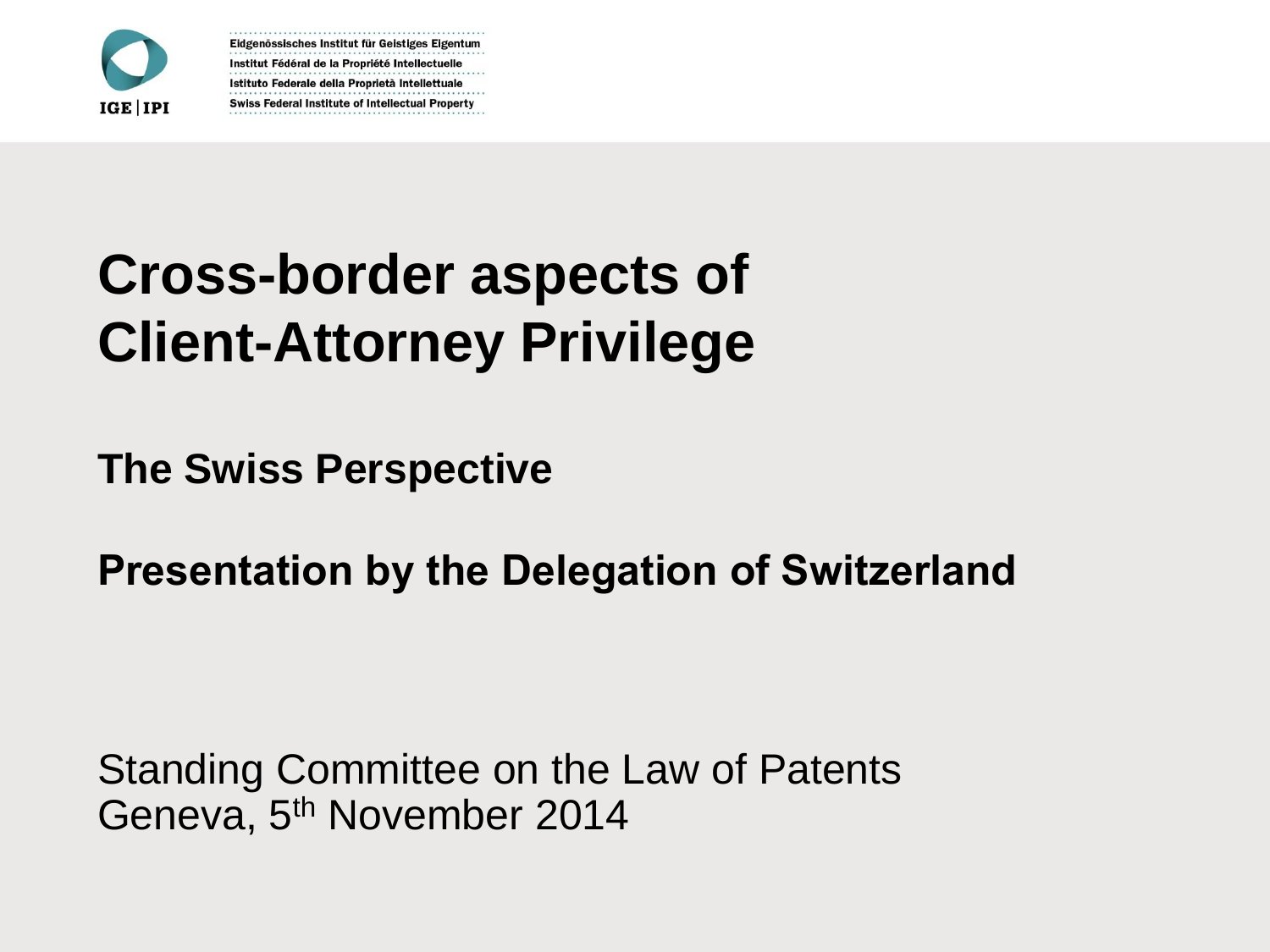

#### **Structure**

**The Swiss Approach**

#### **The Dilemma**

**A Possible Way out**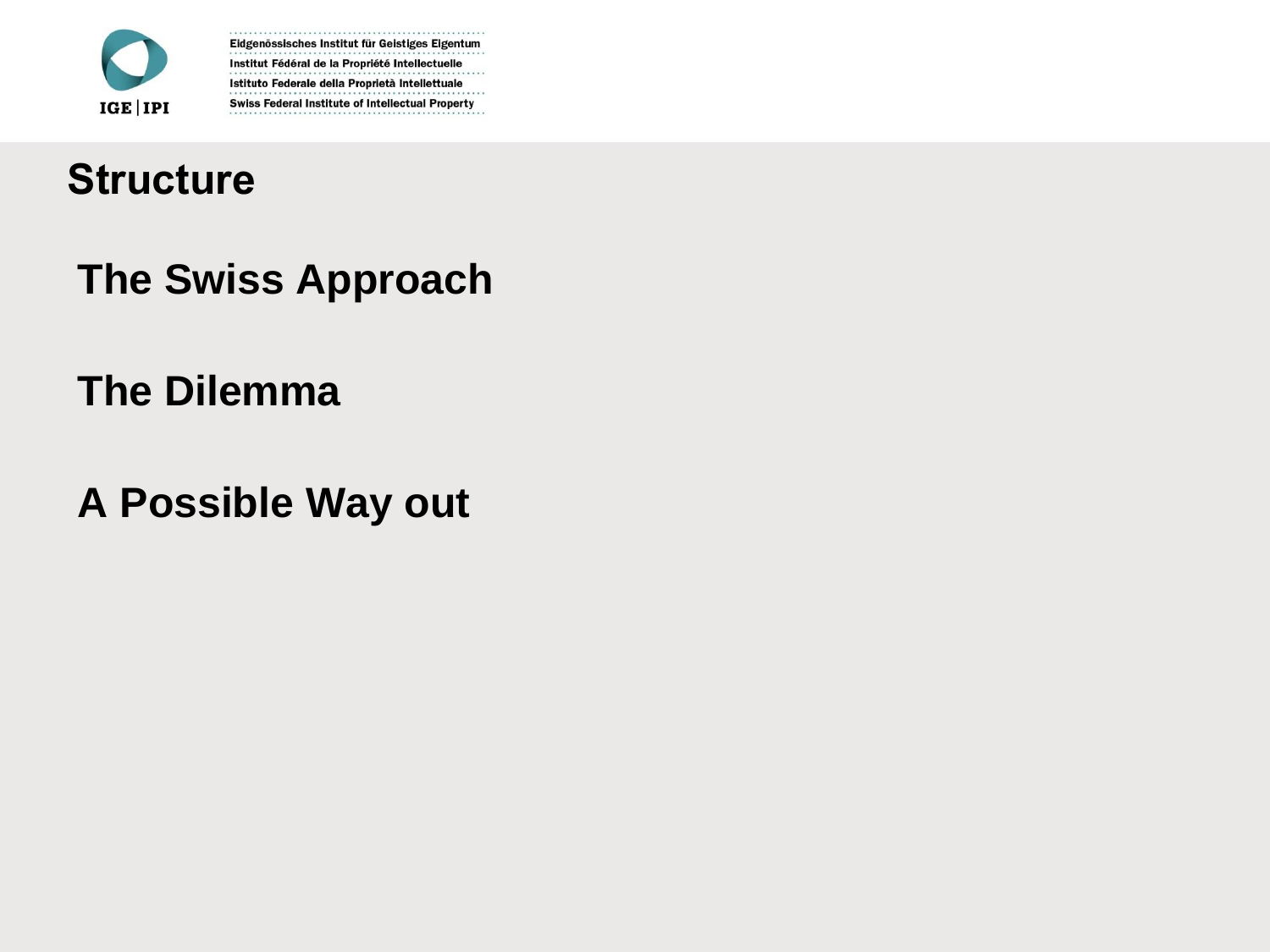

**SITUATION UNTIL JULY 2011**

Eidgenössisches Institut für Geistiges Eigentum Institut Fédéral de la Propriété Intellectuelle Istituto Federale della Proprietà Intellettuale **Swiss Federal Institute of Intellectual Property** 

#### **Swiss Criminal Code – Article 321 Section 1**

Breach of professional confidentiality

Any person who in his capacity as … **lawyer**, defence lawyer, … or as an auxiliary to any of the foregoing persons **discloses confidential information** … is **liable** on complaint to a **custodial sentence** … .

#### **Swiss Civil Procedure Code – Article 166 Section 1**

Any third party may **refuse** to cooperate:

b. To the extent that the revelation of a secret would be **punishable by virtue of Article 321 SCC**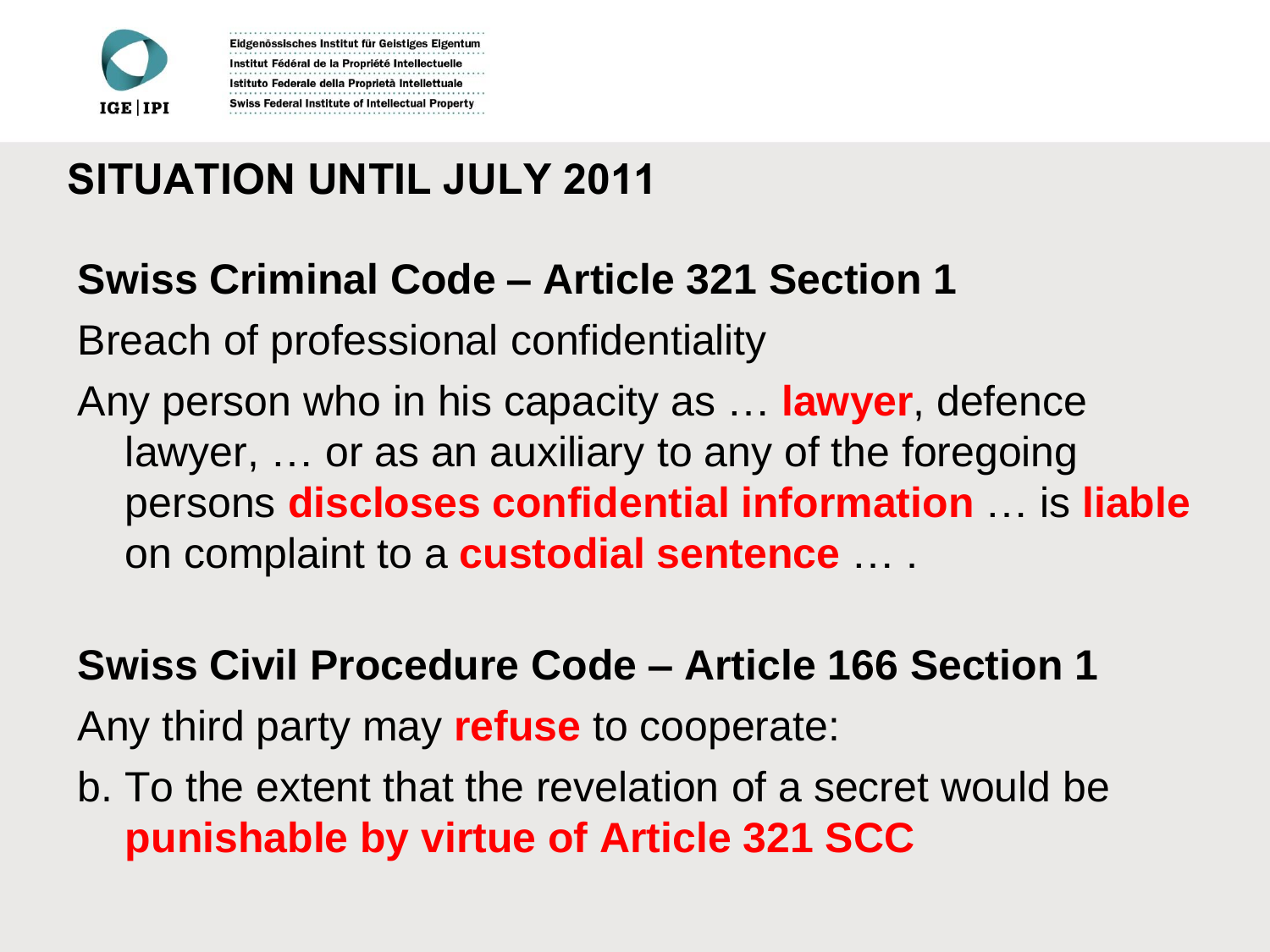

**SITUATION AS OF JULY 2011**

Eidgenössisches Institut für Geistiges Eigentum Institut Fédéral de la Propriété Intellectuelle Istituto Federale della Proprietà Intellettuale **Swiss Federal Institute of Intellectual Property** 

### **Swiss Criminal Code – Article 321 Section 1**

Breach of professional confidentiality

Any person who in his capacity as … lawyer, …, **patent attorney** …

### **Swiss Civil Procedure Code – Article 160 Section 1**

**Parties and third parties** have a duty to cooperate in the taking of evidence. In particular, they have the duty:

b. to produce the physical records, with the **exception** of … **correspondence** between a party or a third party and a **lawyer** …, or with a **patent attorney** …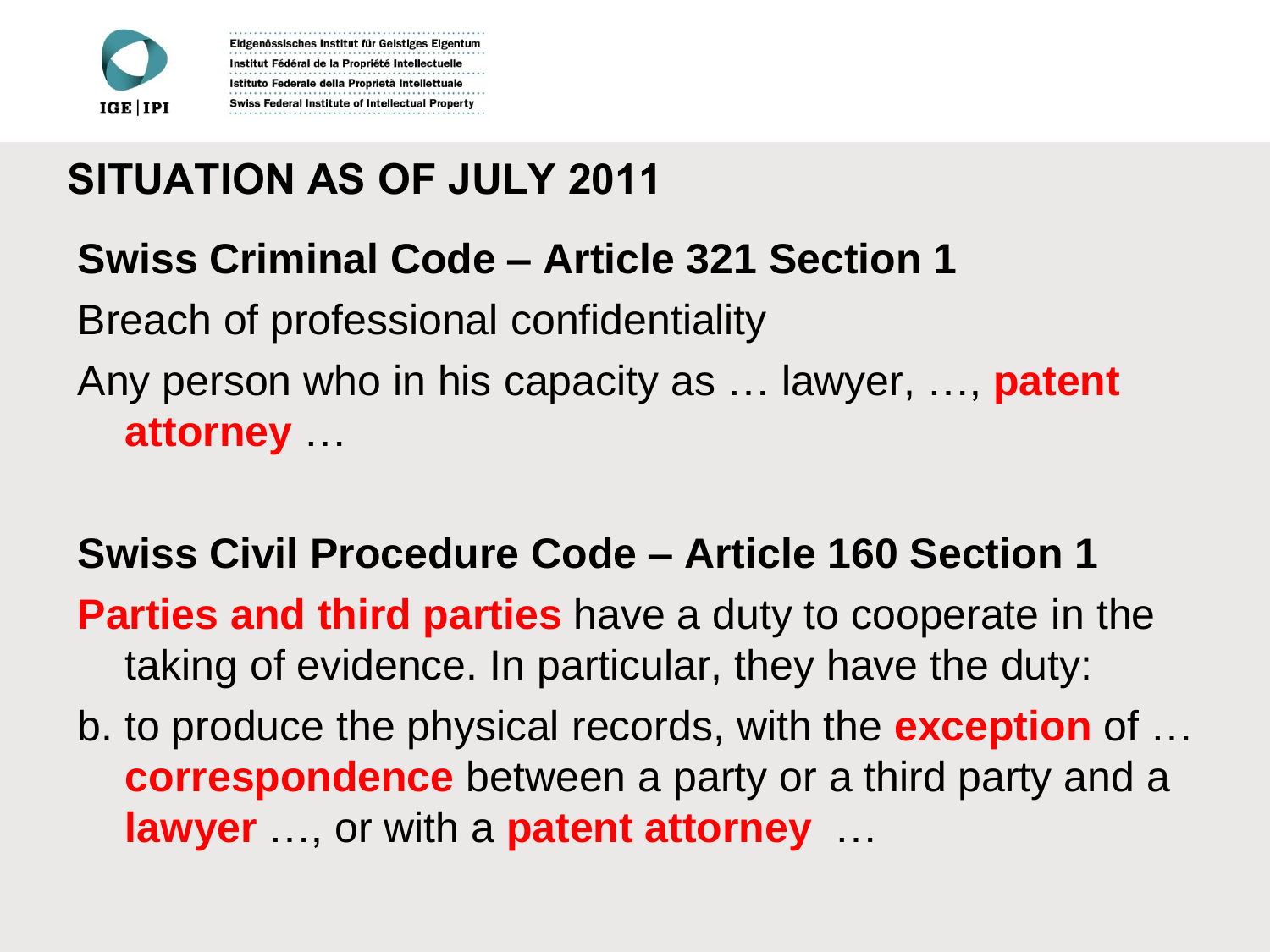

### **REMAINING PROBLEMS**

### **Legal Uncertainty**

### **Users of the Patent System Affected**

- **Patent Applicants/Holders**
- **Patent Advisors**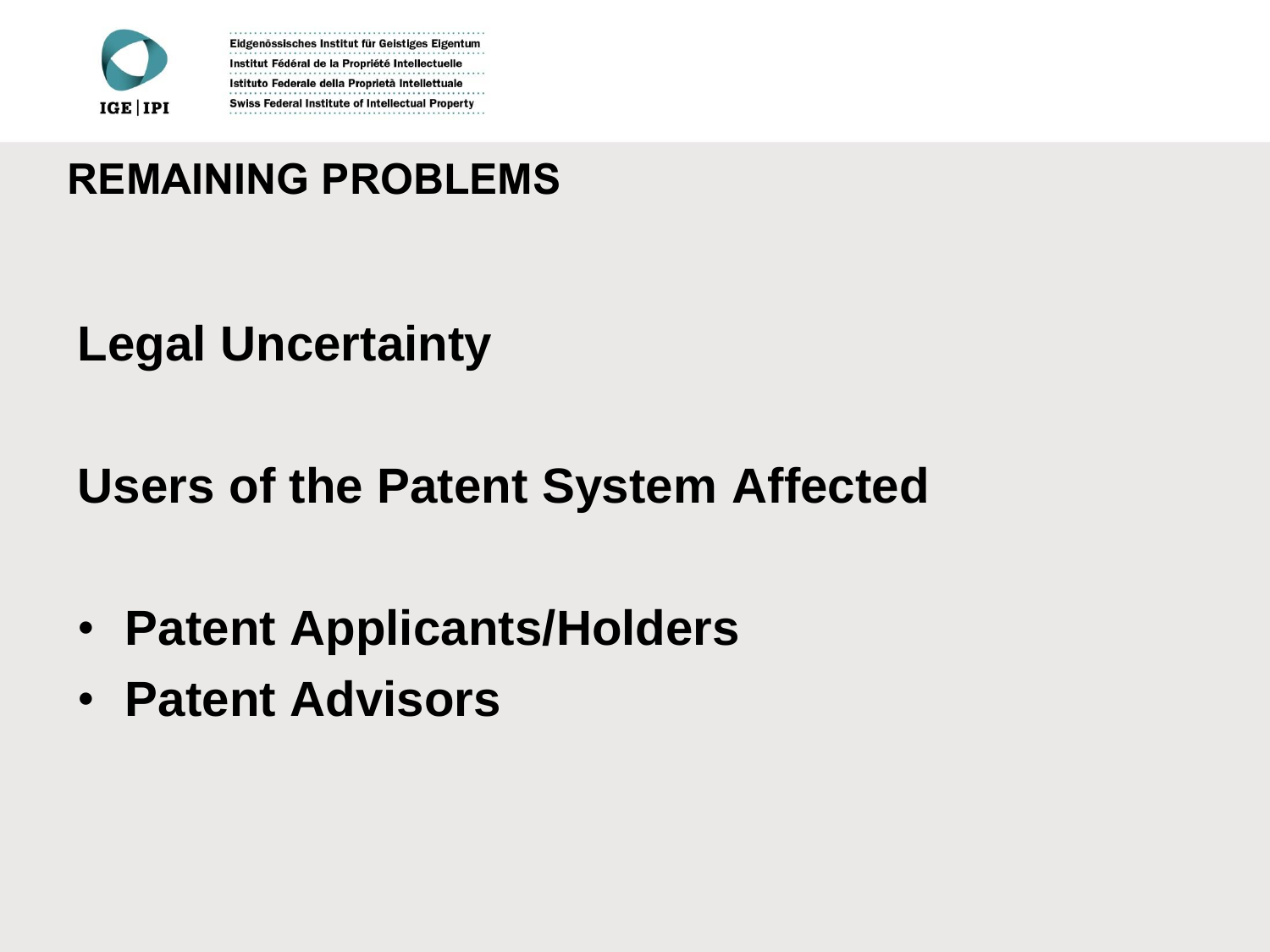

### **DIFFERENT OPTIONS**

| <b>Option</b>                           | Advantage                                                                                                                                           | <b>Risk</b>                                 |
|-----------------------------------------|-----------------------------------------------------------------------------------------------------------------------------------------------------|---------------------------------------------|
| <b>Extension</b>                        | Unilateral                                                                                                                                          | No Reciprocity                              |
| <b>Recognition</b>                      | Unilateral                                                                                                                                          | No Reciprocity                              |
| <b>Soft Law</b>                         | Acceptability<br>$\bullet$<br><b>Template for National Law</b><br>$\bullet$<br><b>Suited for Different Legal</b><br>$\bullet$<br><b>Backgrounds</b> | Degree of Predictability and<br>Enforcement |
| <b>Multilateral</b><br><b>Agreement</b> | <b>Maximum Predictability</b>                                                                                                                       | <b>Too Far-Reaching</b>                     |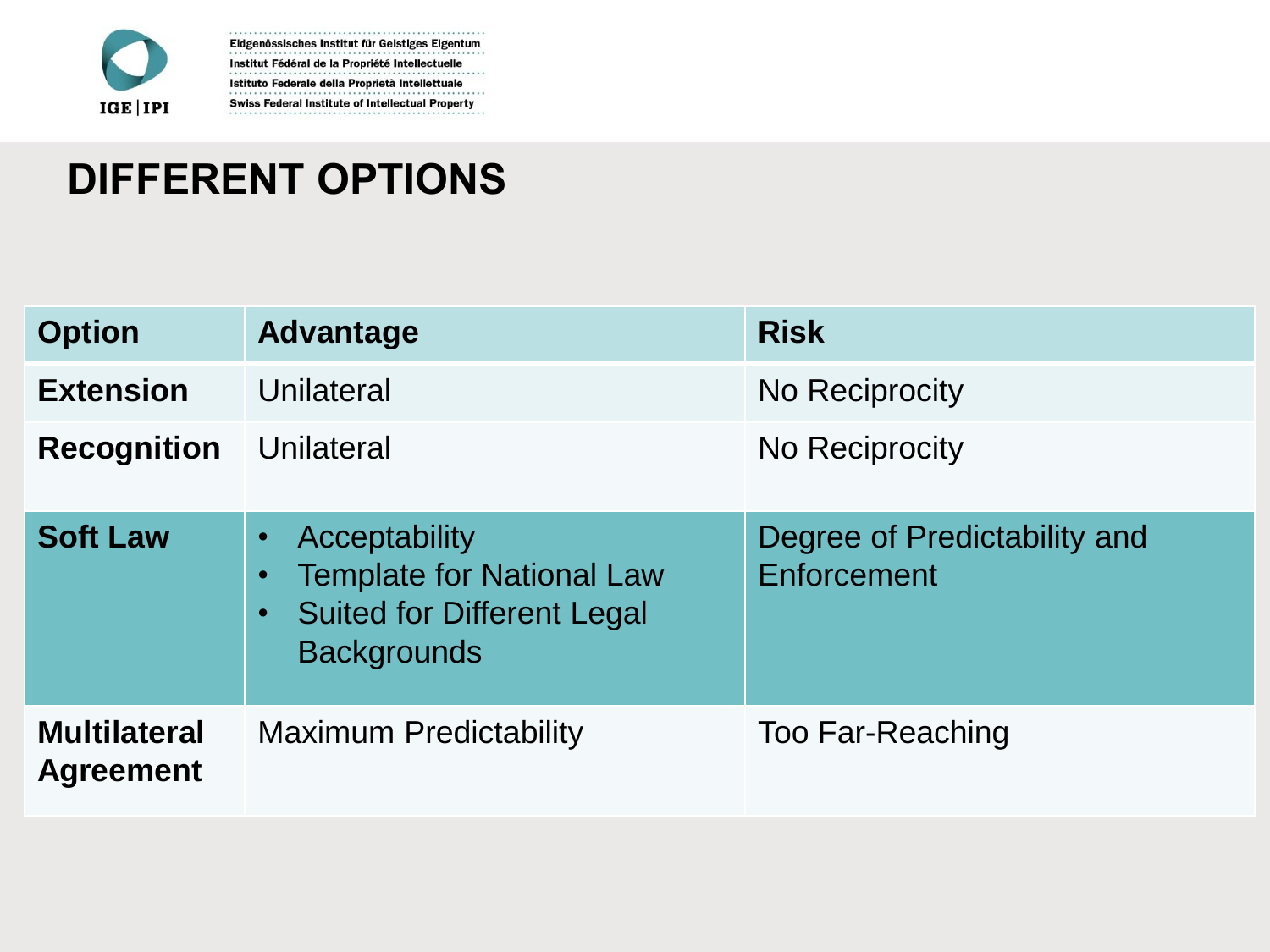

### **THE SOLUTION FOR SCP**

Eidgenössisches Institut für Geistiges Eigentum Institut Fédéral de la Propriété Intellectuelle Istituto Federale della Proprietà Intellettuale **Swiss Federal Institute of Intellectual Property** 

## **Non-binding Soft Law**

Non-binding and thus acceptable to greatest number of countries

Template for national laws or for bilateral agreements

Appropriate remedy in the context of a large group of interested countries with varying backgrounds

## **→ WIPO Recommendation?**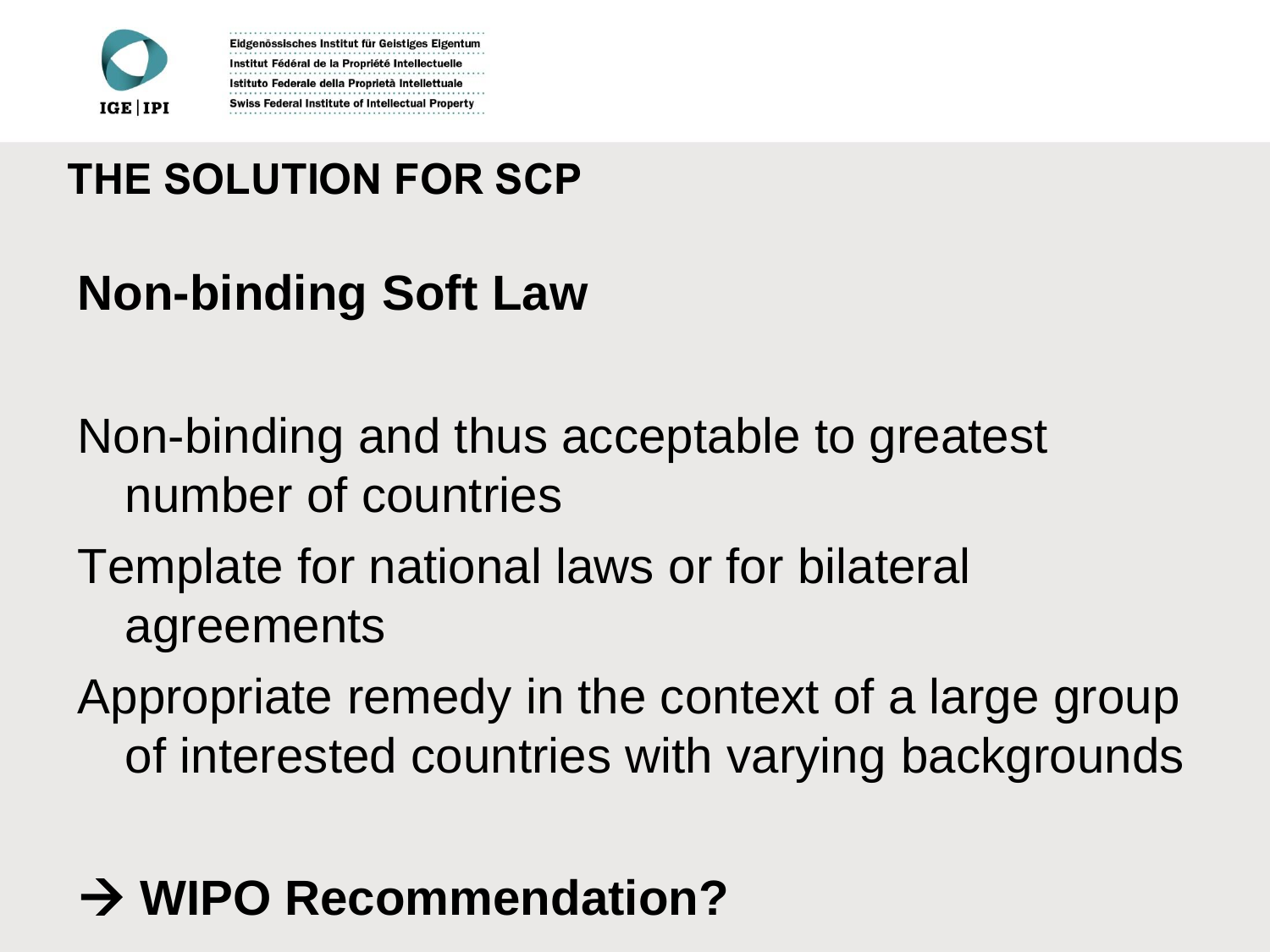



### **Draft for a Recommendation Next Time**

- Different legal background
- Preliminary involvement of competent authorities
- Still a draft, so not binding in any way